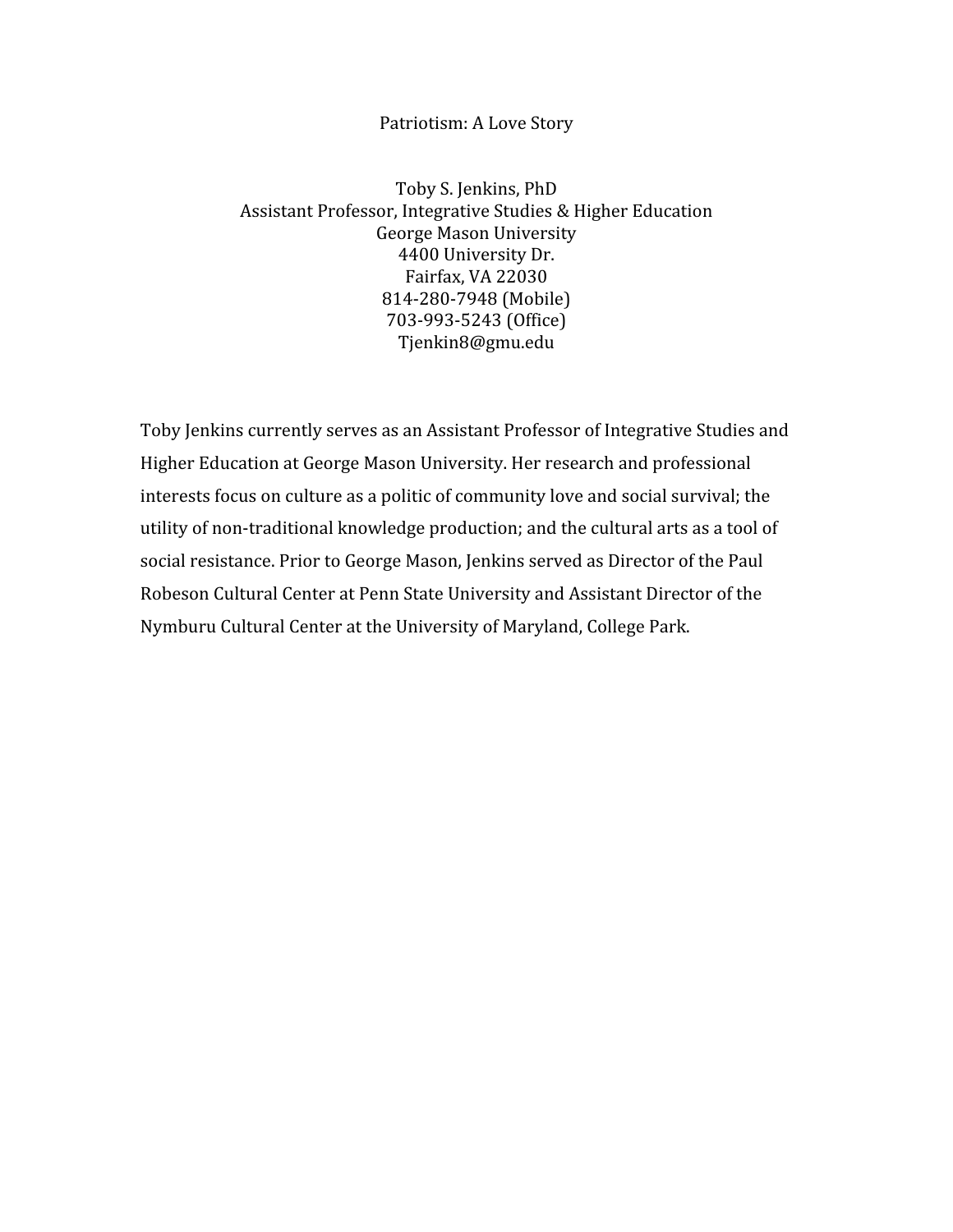Patriotism:
A
Love
Story

## Abstract:

In this article, the author offers a critical examination of the concept of patriotism from the perspective of the college experience. Drawing on examples from popular culture
and
current
campus
events,
the
essay
advances
the
belief
that
organizational critique
and
social
activism
should
be
embraced
as
strong
examples
of
patriotism and
commitment
whether
on
campus,
in
a
company,
or
in
society
at
large.

The development of conscious, critical thinkers and committed moral agents of change is an
important
goal
of
the
higher
education
institution.

Word
Count:
2279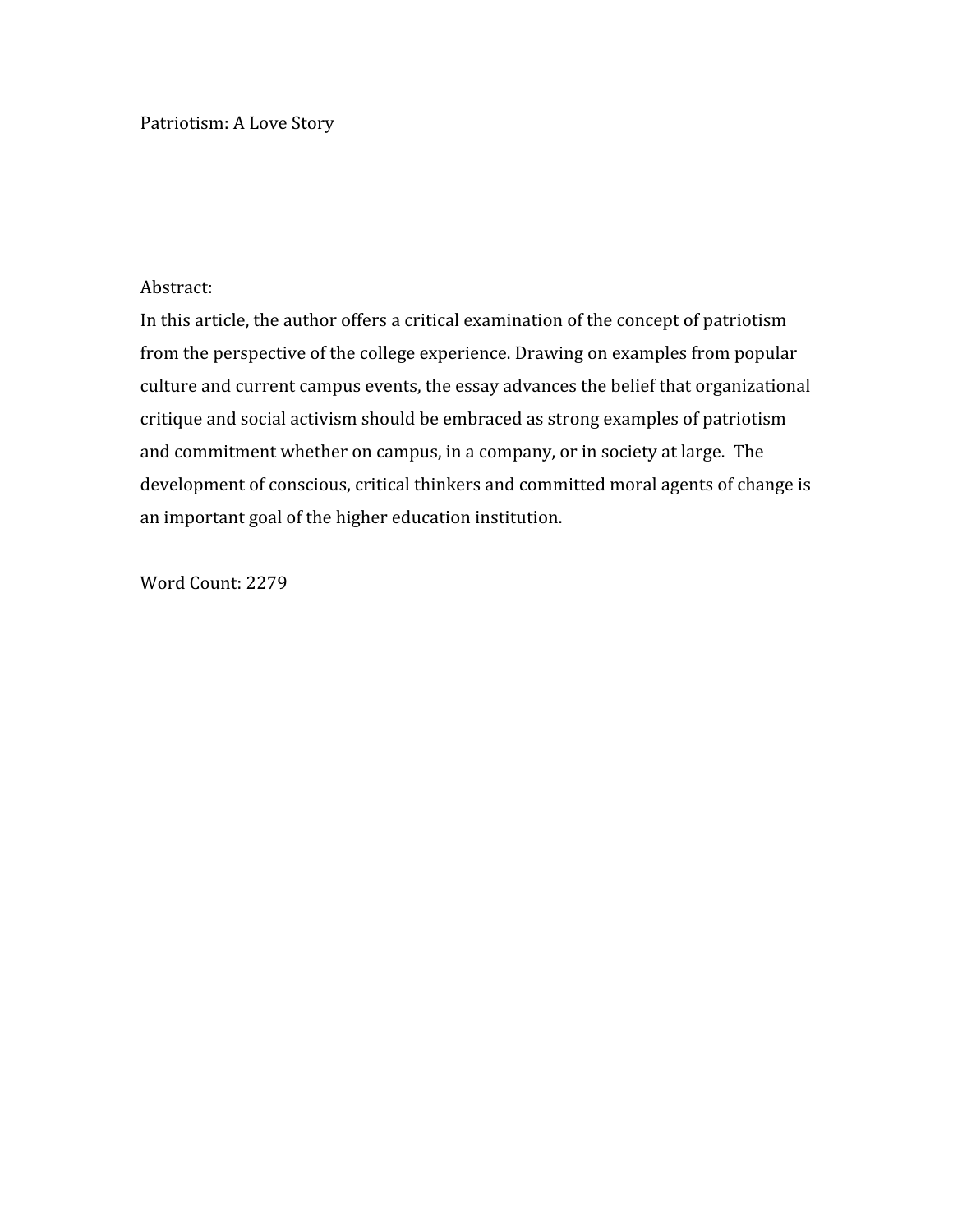## Patriotism:
A
Love
Story

I
recently
rented
the
film
by
Michael
Moore
(2009),

"Capitalism:
A
Love Story."
What
I
most
love
about
Moore
is
his
consistent
show
of
patriotism
for
our country. Yes, I said patriotism. He consistently does the difficult work of loving our country enough to criticize it in hopes of making it better. His films consistently touch on the need for everyday people to exercise their democratic rights. As a college
professor,
I
am
constantly
working
to
energize
this
generation
of
young adults to engage the principles of active citizenship. And so, I could not help but to think
about
college
students
as
I
watched.

The
movie
brought
up
memories
of student
protest
from
this
time
last
year.
Fall
2009,
like
many
fall
semesters
was filled with the energy of the start of a new school year--energy fueled by expectation.
I
am
referring
to
the
expectation
for
schools,
universities,
and communities to live their values. In my local area, college students at Howard University and brave youth from area high schools in Maryland were all demanding change.

Having
worked
in
the
past
on
the
other
side
of
campus,
within administration,
I
know
how
easy
it
is
for
administrators
to
see
these
students
as agitators...to see protest as a problem. It is actually a solution...a wake-up call. And I'd argue that those students that dare to protest are showing more school spirit than
those
that
simply
attend
every
football
game,
wear
paraphernalia,
and
yell their
love
for
their
school
with
all
of
their
might.

In a broad sense, I am concerned that our country raises citizens that are not taught how to be critical thinkers—to question, to learn, to criticize the status quo. As a citizen, I love my country like a mother loves a child. You love your child so much
that
you
don't
want
to
see
her
do
wrong
and
so
you
discipline
and
correct every
wrong
turn.
We
correct
our
children
out
of
love.
So
why
don't
we
see
people that take that same approach towards their country, on their campus, or in their high school as being true patriots? Instead, we define patriotism through kind and pleasant
words
rather
than
strong
and
bold
action.

In
a
broad
sense,
we
groom students to play a very docile, silent, and inactive role in school. Good students are ones
that
do
not
"talk
too
much"
or
"act
out."
And
in
recent
years,
Zero
Tolerance policies
have
shown
that
there
are
potentially
long
and
hard
consequences
for
those students that are labeled a "troubled" (Echolm, 2010). All students with a challenging
spirit
and
an
inquisitive
nature
may
find
conflict
with
the
social
rules
of conformity
present
in
education.

But,
African
American
male
students
have particularly
felt
the
weight
of
educational
cultural
norms
that
privilege
silence, obedience,
and
system
agreement.
In
his
article, "The
Trouble
with
Black
Boys:
The Role
and
Influence
of
Environmental
and
Cultural
Factors
on
the
Academic Performance of African American Males," Pedro Noguera (2002) offers the following situation as an example of how schools often push students to conform:

A
recent
experience
at
a
high
school
in
the
Bay
Area
illustrates
how
the interplay of these two socializing forces - peer groups and school sorting practices
‐
can
play
out
for
individual
students.
I
was
approached
by
a
Black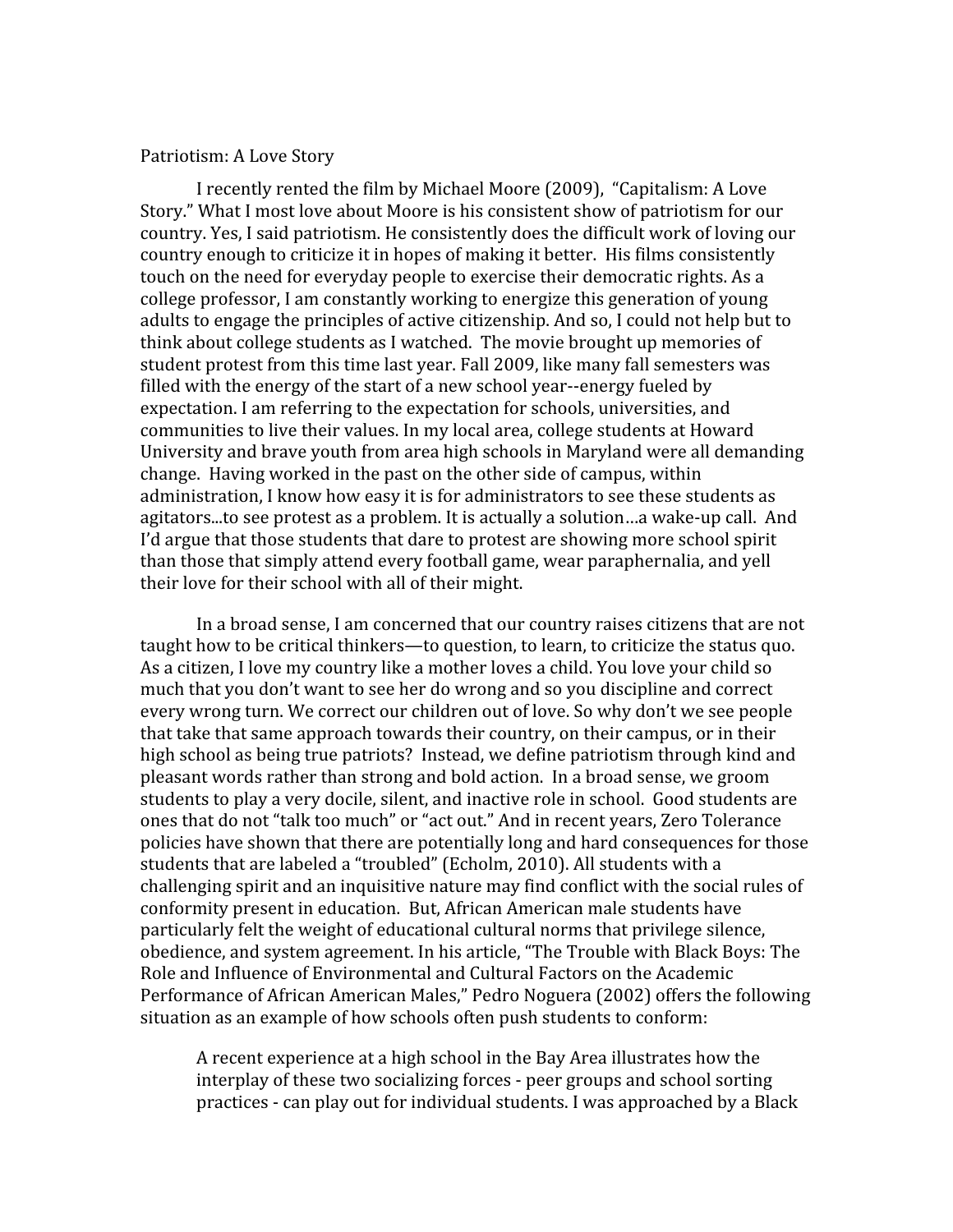male
student
who
needed
assistance
with
a
paper
on
Huckleberry
Finn
that he was writing for his 11th grade English class. After reading what he had written, I asked why he had not discussed the plight of Jim, the runaway slave who is one of the central characters of the novel. The student informed me that
his
teacher
had
instructed
the
class
to
focus
on
the
plot
and
not
to
get into
issues
about
race,
since
according
to
the
teacher,
that
was
not
the
main point
of
the
story.
He
explained
that
two
students
in
the
class,
both
Black males, had objected to the use of the word "nigger" throughout the novel and had been told by the teacher that if they insisted on making it an issue they would have to leave the course. Both of these students opted to leave the course
even
though
it
meant
they
would
have
to
take
another
course
that
did not
meet
the
college
preparatory
requirements.
The
student
I
was
helping explained
that
since
he
needed
the
class
he
would
just
"tell
the
teacher
what he wanted to hear (http://www.inmotionmagazine.com/er/pntroub1.html).

Though
not
the
sole
cause
of
attrition,
this
tendency
to
punish
students
that challenge
classroom
practices
and
to
reward
silence
and
conformity
is
just
one
of the
many
issues
that
contribute
to
the
alarming
drop
out
and
suspension
rates
of young
black
men.
The
negative
relationship
between
black
males
and
school systems is an issue that has been steadily growing over the last 20 years. In Garibaldi's (1992) study of the New Orleans public school system, he found that although Black male youth only represented 43% of the educational community, they accounted for 58% of the non-promotions, 65% of the suspensions, 80% of the expulsions,
and
45%
of
the
dropouts.
In
2010,
The
Shott
Foundation
published, *Yes*  We Can, The Schott 50 State Report on Public Education and Black Males, revealing a national graduate rate of only 47% for African American male high school students. The
following
is
shared
in
the
report's
conclusion:

The
American
educational
system
is
systemically
failing
Black
males.
Out
of
the 48 states reporting, Black males are the least likely to graduate from high school
in
33
states,
Black
and
Latino
males
are
tied
for
the
least
likely
in
four states, with Latino males being the least likely in an additional four states. To add insult to injury, Black male students are punished more severely for similar
infractions
than
their
White
peers…They
are
more
frequently inappropriately
removed
from
the
general
education
classroom
due
to misclassifications
by
the
Special
Education
policies
and
practices
of
schools and
districts
(p.37).

Race, class, and cultural differences undoubtedly play a role in this dissonance between
student
and
school.

But
these
factors
do
not
excuse
bad
behavior.

Race and problems with the culture of schools do not erase the reality that boys are often socialized to be aggressive and external environments repeatedly fail to correct wrong
doing.
Shaun
Harper,
Frank
Harris,
&
Kenechukwu
Mmeje
(2005)
brought attention to this by offering forth a theoretical model to explain the overrepresentation
of
college
men among
campus
judicial
offenders.
In
the
article, they
note
the
many
factors
that
build
bad
behavior
in
some
young
men:

According
to
Gilbert
and
Gilbert
(1998)
and
Head
(1999),
parents and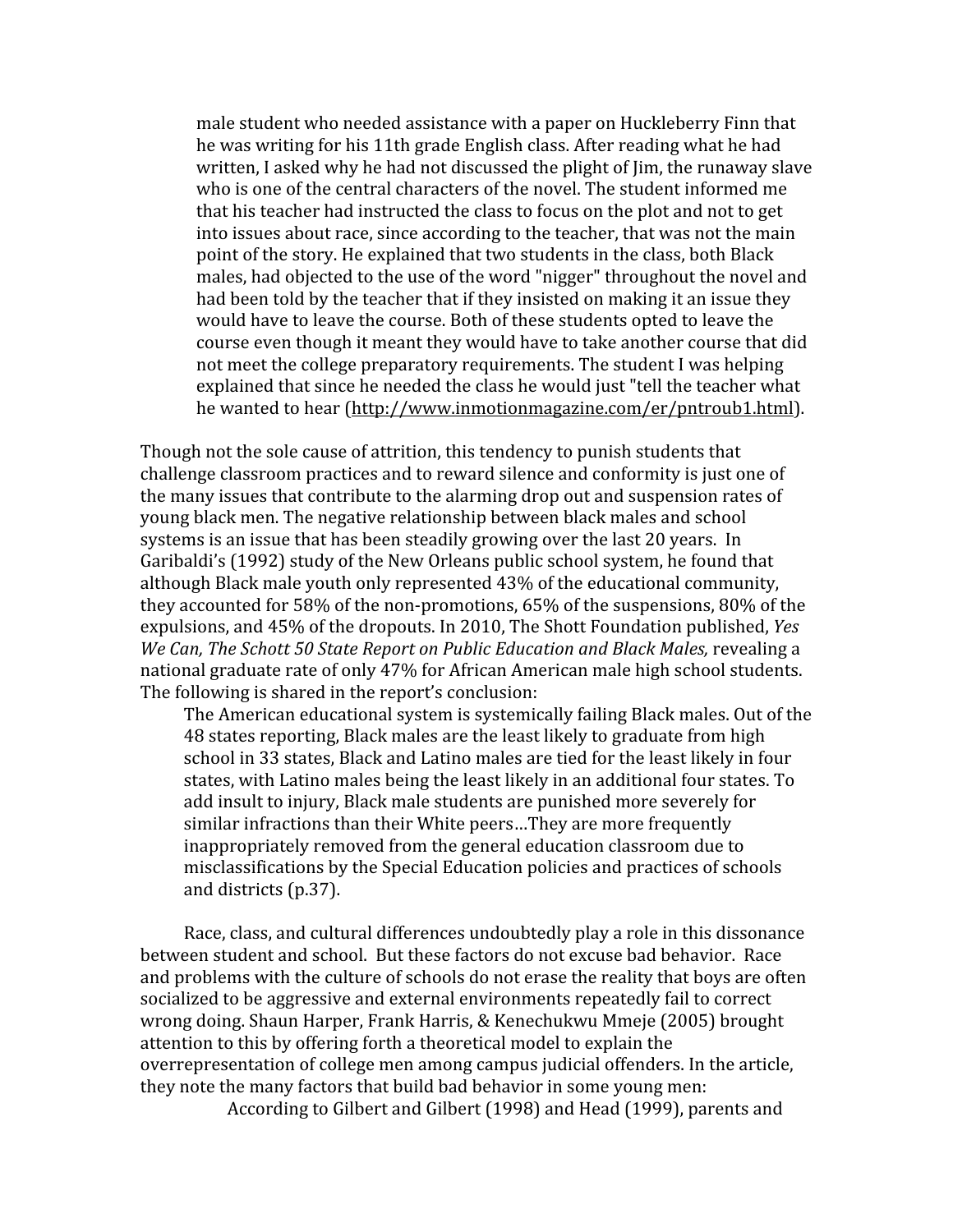teachers
are
more
forgiving
of
behavioral
problems
among
boys and accept
the
fact
that
"boys
will
be
boys."
Similarly,
Harper
(2004) asserts that
parents
"communicate
messages
of
power,
toughness,
and competitiveness
to
their
young
sons.
No
father
wants
his
son
to
grow up being
a
'pussy,'
'sissy,'
'punk,'
or
'softy'—terms
commonly
associated with boys and men who fail to live up to the traditional standards of masculinity"
(p.
92).
Gilbert
and
Gilbert
also
found
that
interests
in combat,
wrestling,
and
active
play
interferes
with
male
students'
abilities to
concentrate
in
school
and
take
their
teachers
(who
are
mostly female) seriously, which often results in classroom disruptions. Interestingly, boys
are
over
four
times
more
likely
than
girls
in
K‐12 schools
to
be referred
to
the
principal's
office
for
disciplinary
infractions,
suspended, or
subjected
to
corporal
punishment
(Gregory, 1996;
Skiba,
Michael, Nardo, & Peterson, 2002). Despite this, boys are still socialized to believe that
they
are
to
be
rough,
tough,
and rugged,
even
if
it
means
getting
into trouble
at
school
(Mac
an
Ghaill, 1996).

Lets be clear, some black men whether in high school or college do "act out." And as explained in the quote above, seeds of bad behavior often take root outside of
the
school
system.
However,
later
in
the
article,
the
authors
argue
for
educational institutions to transform their approach to judicial affairs even when it comes to those students that are guilty of doing wrong. A move from a stiff and procedural judicial
process
to
a
more
developmental
and
educational
process
is
suggested (Harper,
Harris,
&
Mmeje,
2005).
This
recommendation
holds
strong
merit.
Even
the truly
disruptive
student
needs
to
be
shown
a
new
path.
Changing
the
spirit
and
tone of
school
judicial
policy
and
classroom
culture
could
hold
potential
benefit
for everyone
involved.

Though
many
students
exhibit
negative,
disrespectful,
and disruptive behavior in school, we know that all black boys that are suspended have not "acted out" and all voung black men that find themselves permanently outside of the school system are not there because of their lack of skill, bad neighborhoods, uncaring
parents,
and
disruptive
behavior.
Somewhere
in
the
mix
is
a
failed agreement between the student and school about what constitutes being a "good" student. I know this because I often experience it as a professional of color.

Beyond educator/student interactions, my personal experience in higher education
has
been
one
in
which
even
co‐workers
that
proclaim
to
advocate
for social
justice
education
often
interpret
criticism
as
confrontation
and
aggression. Colleagues often paint as a villain the co-worker that is willing to stand up and stand out‐‐to
point
out
the
critical
problems
within
the
institution,
department,
or academic
program.
Rather
than
recognizing
the
deep
commitment
and
love
that
it takes to challenge in an effort to change, colleagues often would rather not deal with the "problem colleague." And so this is an issue of defining active citizenship within all of the spaces that we occupy...our country, our companies, and our communities. We must begin to appreciate those students that whisper, speak, or scream for educational
change.

Isn't
there
broad
agreement
that
educational
reform
is
needed in
this
country?
So,
why
does
it
become
problematic
when
a
single
student
demands this reform on their campus or in their high school classroom? Whether they are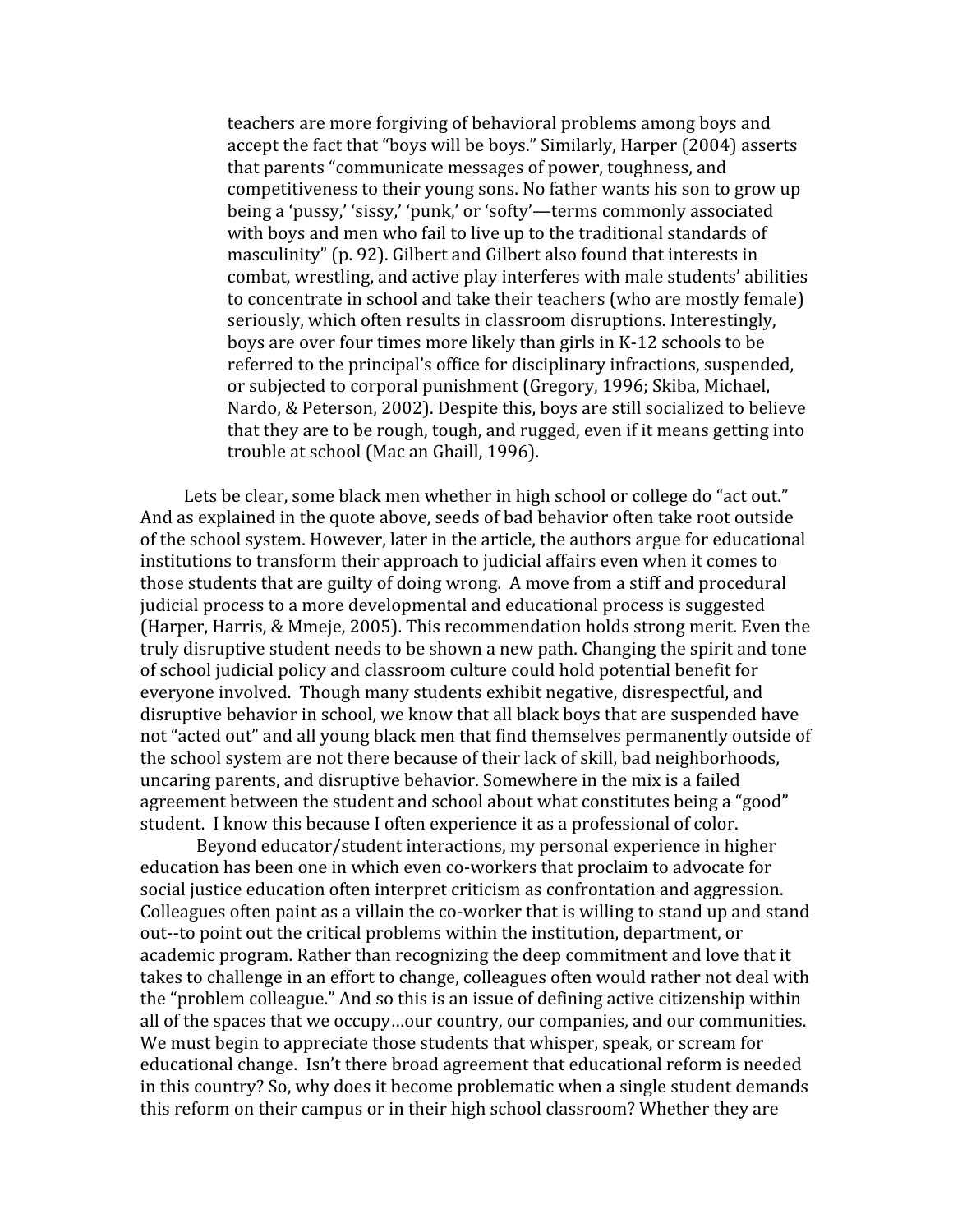asking
us
to
change
our
policies
on
campus
hate
crimes,
to
amend
student registration procedures, or to widen the lens of our course content, students are demonstrating an outward show of activism. This is indeed how "acting out" should look.

I just recently moved to the DC area. I came from Penn State University where I served as the director of a cultural center named after Paul Robeson, another
great
activist
in
history
who
was
persecuted
for
challenging
the
politics
of the
day.
Though
many
people
today
applaud
Paul
Robeson
as
one
of
the
greatest global humanitarians of his time, when he was alive this country applied its full weight
to
crush
him
because
of
his
outspoken
work
and
criticism
against segregation,
lynching,
and
global
oppression
in
Africa.

Attacked
as
a
communist because
of
his
open
sympathy
for
the
struggles
against
oppression
of
all
people,
he was eventually called before the House Un-American Committee. At his hearing, Paul Robeson made history as the only person to directly challenge the committee. When asked at the hearing why he didn't just leave the United States and become an ex‐patriot,
he
said
boldly
and
unapologetically:

"My father was a slave and my people died to build this country, and I'm going to stay right here and have a part of *it, just like you. And no fascist-minded* people will drive me from *it.* Is that clear...you are the non-patriots, and you are the un-Americans, and you ought to be ashamed of yourselves *(*http://historymatters.gmu.edu/d/6440*)."*

And
of
course
there
is
also
Dr.
Martin
Luther
King,
Jr.,
whose
model
of leadership is often praised as being inclusive, peaceful, and accepting. Because of this, his work is relevant to this discussion. Contrary to popular understanding, Dr. King was not the type of man to silently accept the status quo or to engage in uncritical
dialogue
about
his
country.
In
his *Letter
from
a
Birmingham
Jail*,
Dr.
King spoke frankly about the necessity for critical thought and social tension to create social change. He challenged the citizens of our country to become active agents for social justice rather than passive moderates that sustain, through their inaction, the status quo. Making any entity better, whether it is a school, a company, or a country is not achieved through rhetoric that makes us *feel* good, but rather through action and calls to action that inspire us to *do* good. Here is what King (1990) had to say:

"But I must confess that I am not afraid of the word "tension." I have earnestly opposed violent tension, but there is a type of constructive, nonviolent tension which is necessary for growth...I have been gravely disappointed with the...moderate...who is more devoted to "order" than to justice; who prefers a negative peace which is the absence of tension to a positive peace which is the *presence
of
justice
(p.291)."*

My
hope
is
that
we
begin
to
view
patriotism
as
not
being
exercised
through simplistic
statements
of
blind
love
and
praise
or
mild
mannered
actions,
but
instead through a dedication to doing the hard, challenging, and almost parental work of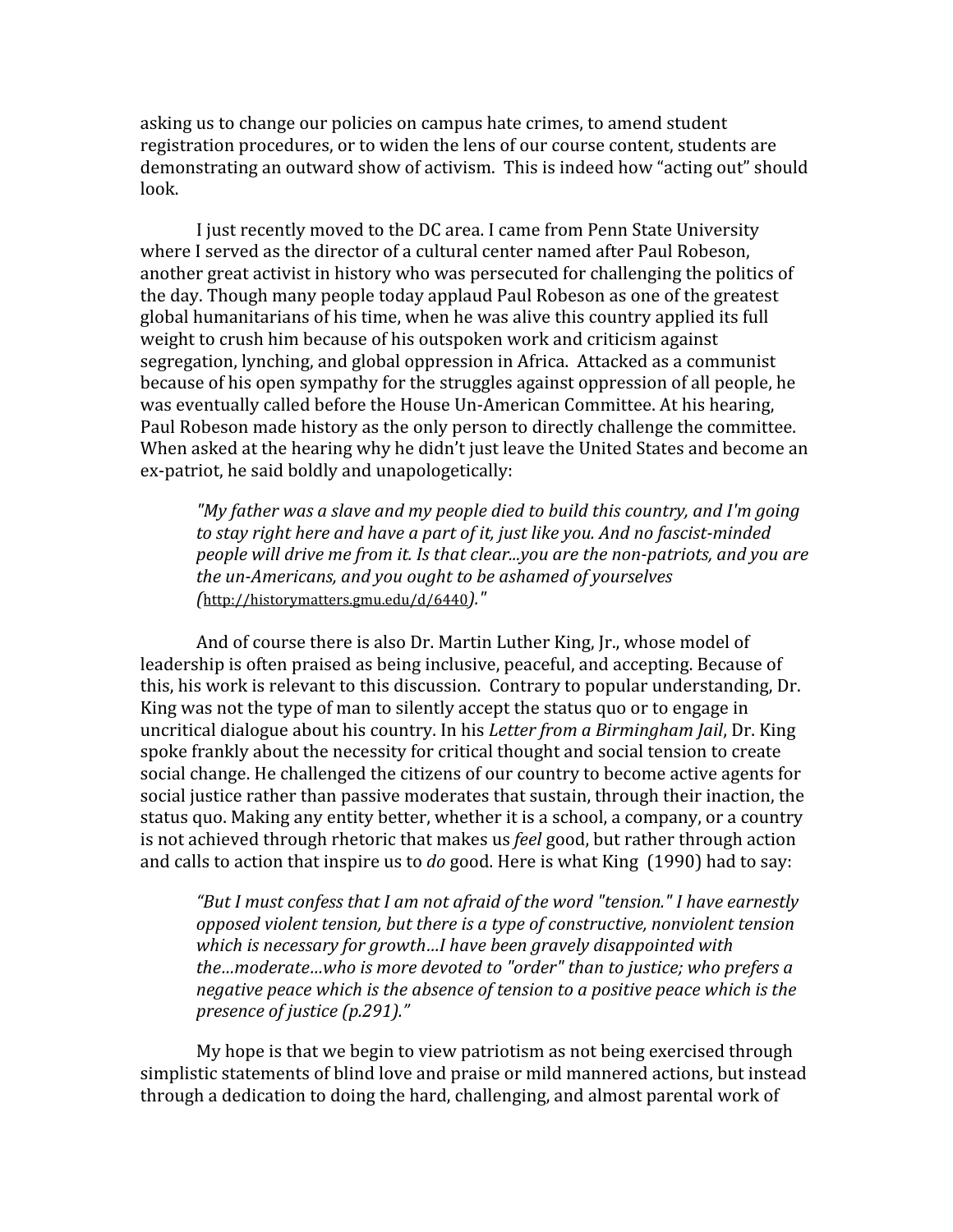rearing
and
growing,
guiding
and
developing
those
organizations
and
institutions that we love. I do believe that the ethic behind being free and open to critically challenge
one's
country,
college,
or
employer
in
an
effort
to
make
it
better
and
more accountable is something to be encouraged because it illustrates authentic love. We did not give birth to the country we live in, the colleges we attend, or the companies for whom we work, but we have adopted the responsibility to continue to raise each of
them
(to
a
higher
level).
And
like
any
good
parent,
we
must
be
actively
present, engaged,
and
vocal
through
every
step
they
take.

## **Notes**

- Eckholm,
E.
(2010)
School
Suspensions
Lead
to
Legal
Challenge.
Extracted
from
the New
York
Times
Online, http://www.nytimes.com/2010/03/19/education/19suspend.html
- Garibaldi,
A.
(1992).
Educating
and
motivating
African
American
males
to
succeed. Journal of
Negro
Education,
61(1),
4‐11.
- Harper, H., Harris, F. & Mmeje, K (2005) A Theoretical Model to Explain the Overrepresentation
of
College
Men among
Campus
Judicial
Offenders: Implications for campus administrators, Naspa Journal Vol 42 No 4 pp 565-588
- King,
M.L.
(1990)
Letter
from
a
Birmingham
Jail;
(in
James
Washington,
A
Testament of
Hope:
The
Essential
Writings
and
Speeches
of
Martin
Luther
King),
Harper Collins,
New
York,
NY

Moore,
M.
(2009)
Capitalism:
A
Love
Story,
Anchor
Bay

Nogeura,
P.
(2002)
The
Trouble
with
Black
Boys:
The
role
and
influence
of environmental
and
cultural
factors
on
the
academic
performance
of
African American
males,
In
Motion
Magazine
Online,
May
13,
2002 (http://www.inmotionmagazine.com/er/pntroub1.html